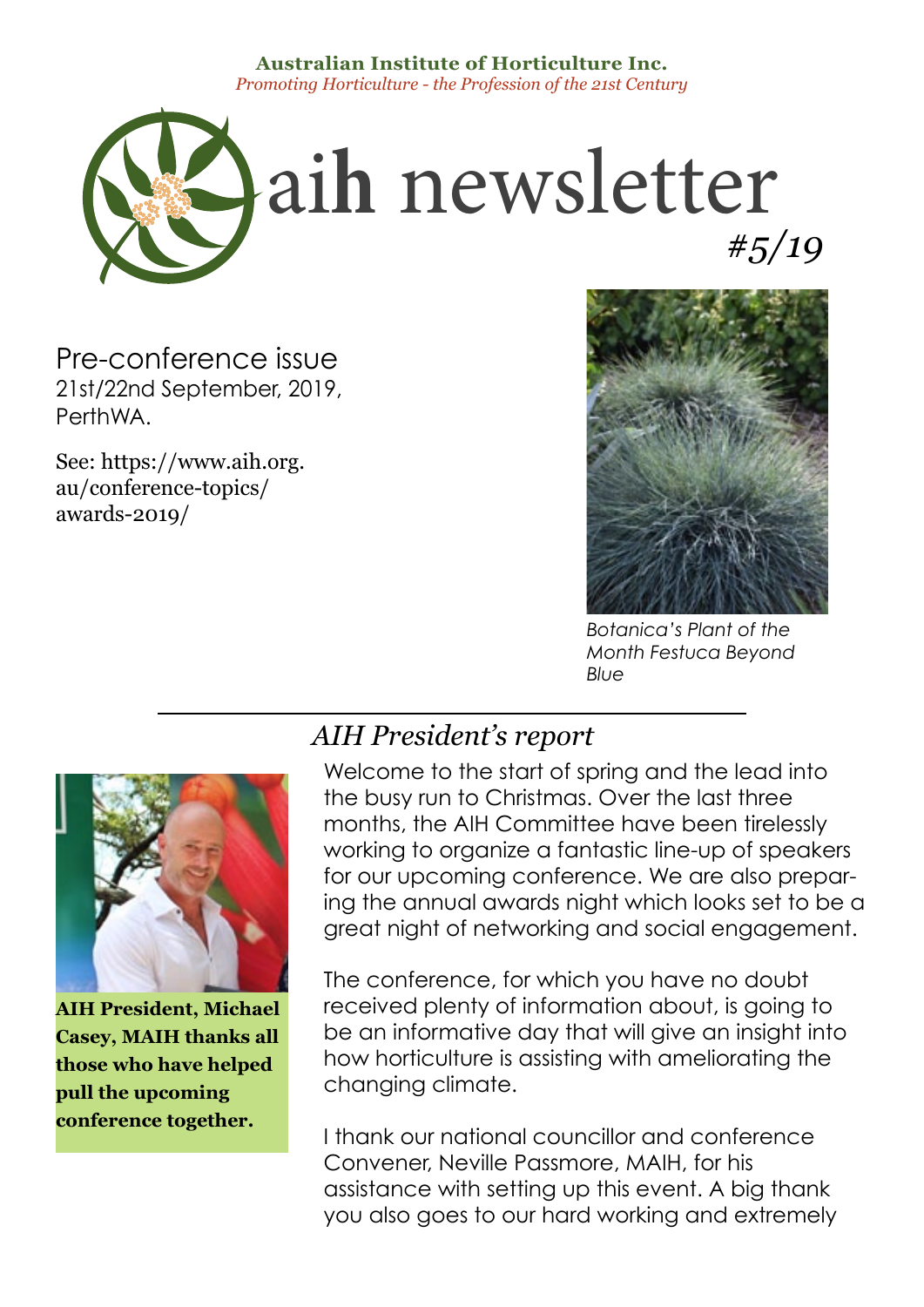committee members I have working with me at AIH. Their work on the conference and towards night, will ensure that the two events will be enjoyed by all who attend.

Therapeutic Horticulture Australia, where I sit on their council, is also delivering an impressive line-up of speakers for their conference. It is a must for anyone wanting to gather information on what's happening in this emerging sector of our industry.

With only a couple of weeks to go, I recommend to anyone wishing to network with like-minded professionals and hear what both Therapeutic Horticulture and horticulturists are doing about climate change, to come along and have a look at what's on offer in Perth from 19th- 22nd September, 2019.

Hope to see you in Perth.

Regards

Michael Casey

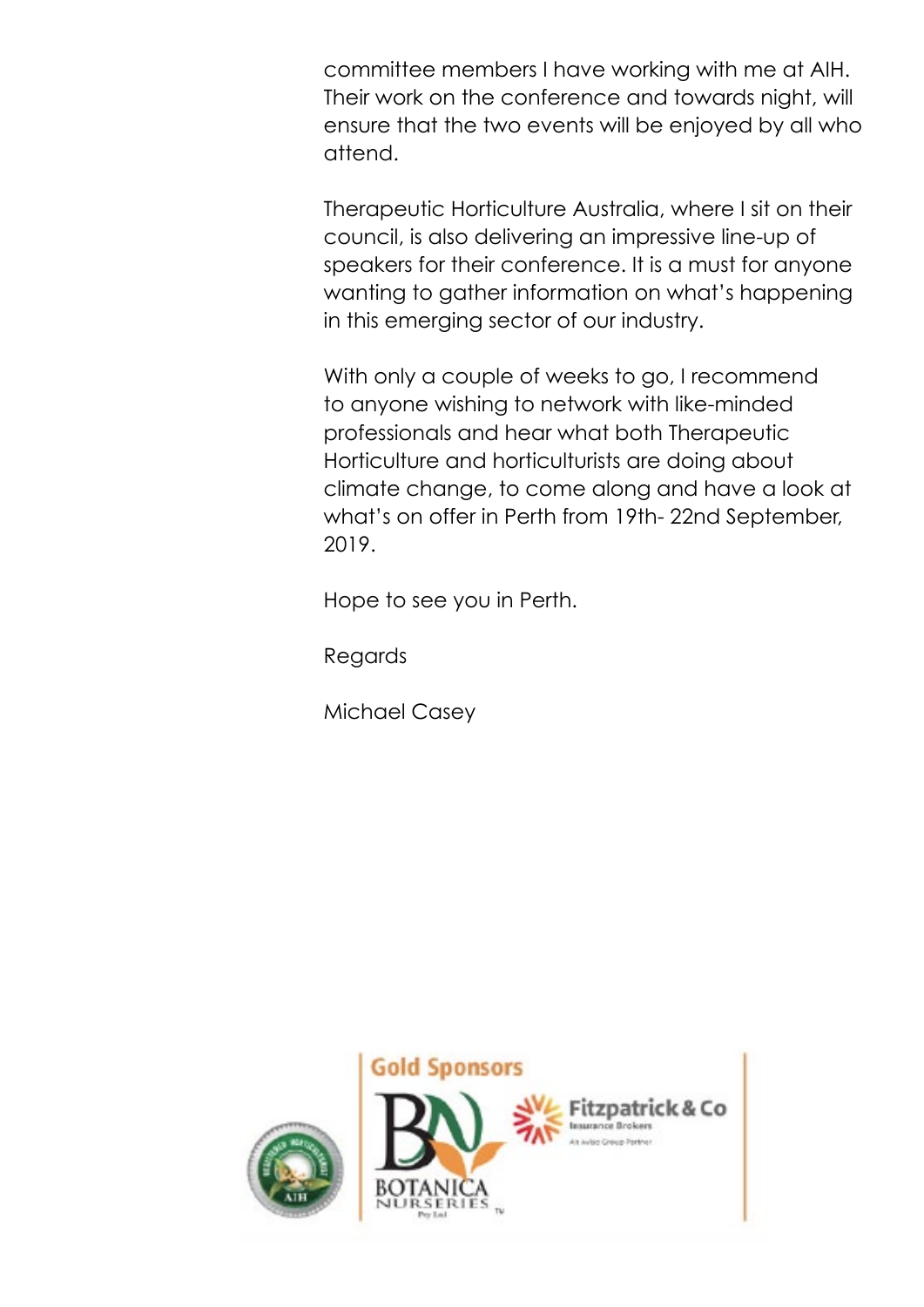**WA convenor, Neville Passmore. MAIH introduces the conference themes and speakers**



*Aloft Hotel - our conference venue*

**202020 Vision has had a profound affect on the re-greening of our cities.**



#### *Australian Institute of Horticulture National Conference*

As a proud grandfather of four youngsters, I am less than proud of the state of the world in 2019 that I will hand on. I may be a bit horticentric but I do see that many of society's ills can be addressed by horticulture and this is the theme of national conference.

Starting with a **Welcome to Country by Professor Simon Forrest** we will get an insight into the most successful land management system in history, based on 3000 to 4000 generations of continuous occupation of Terra Australis.

The **Hon. Minister Lisa Saffioti** has two major portfolios in the WA government, those of planning and transport. Metronet is the signature project of this government as it sets the course of housing and transport for the next 50 years in the Perth-Peel metropolitan area. It involves densification and greening of the urban environment.

Keynote speaker **Graeme Sait** will set out the issues of the Anthropocene Era and how horticulturists can make significant moves to overcome the problems that we observe daily.

The rest of the program will look at specific areas where horticultural skills can make a real difference and contribution to resolving these problems.

Starting with trees and canopy cover, **Carole Fudge** of Benara Nursery, has spent a decade overseeing the expenditure of the Pot levy funding of the Australian Nursery and Garden Industry. The principle project was **202020 Vision.** This program has had a profound effect on the re-greening of our cities and local government areas throughout the country.

On this theme, **Rob Bodenstaff** of Arbor Centre, looks into the root treatment of trees in urban areas as well as the skills training of young arborists in WA. **Warren Stephens** of Belmont City, a near city local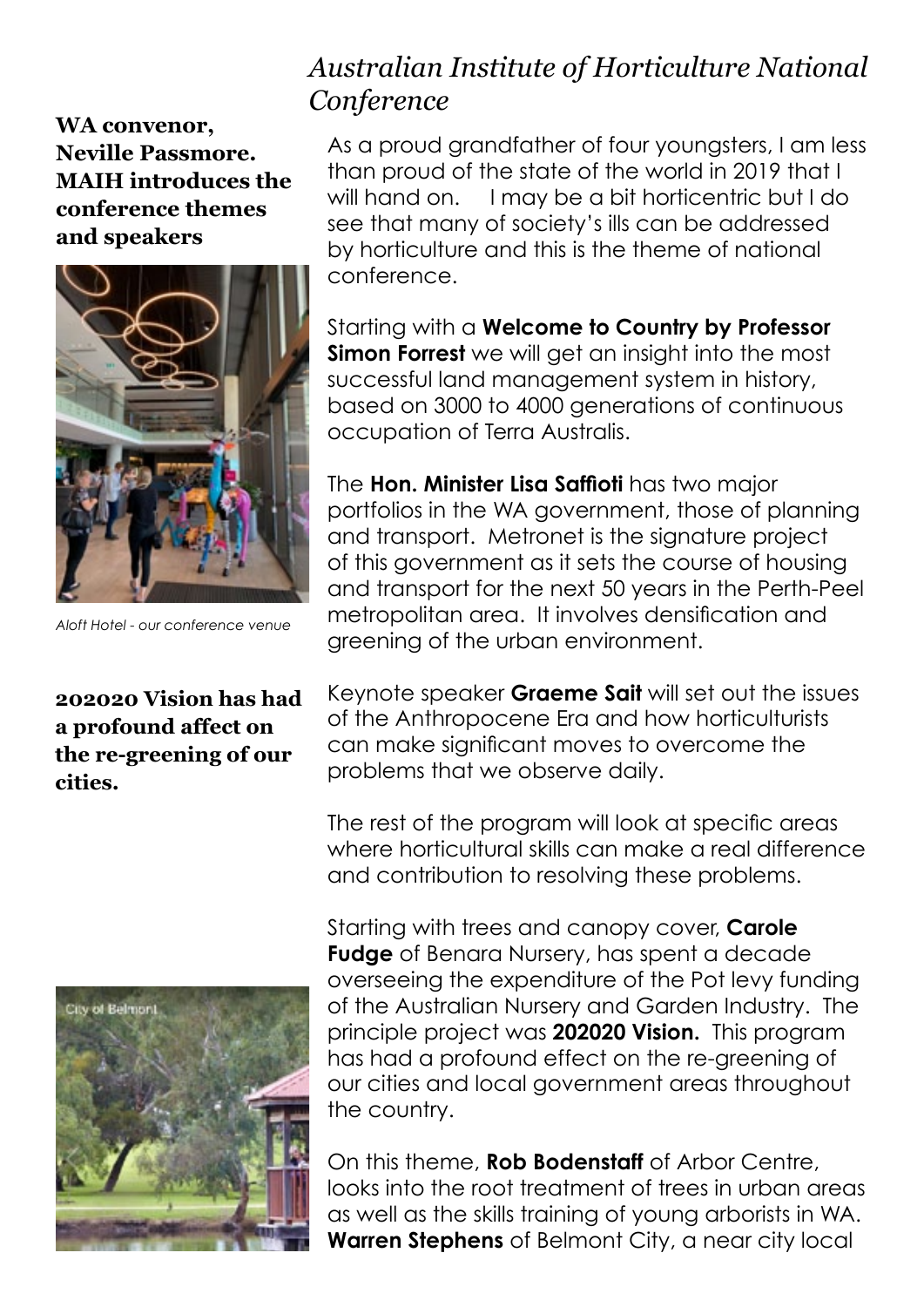**Biophilia explains how humans are connected to green places and how we need to be connected to nature**





*Green wall plant research, Singapore*



*Singapore airport, plant display*

government area, is a leader in setting up canopy cover regulations as well as the practical treatments of trees in the council area. A panel of speakers will follow allowing delegates to ask their questions.

The next major theme is **Biophilia** and is led by **Professor Peter Newman AO** who will show how humans are connected to green places and how we need to be around nature and greenery for our own wellbeing, which includes physical and mental health. How can urban development accommodate these necessary requirements?

Under this topic we have **Jason Wright** from National Parks Singapore showing us how planning can bring nature into daily contact with the population in one of the worlds most densely populated cities.

**Julian Rose** of Deep Green, a WA landscape contractor, gives a view of green roof and green wall installations around Perth – one of the most testing climates anywhere in the world. Water is often the limiting factor in WA when it comes to greening the environment. **Susan Worley** from the Department of Water and Environmental Regulation in WA will give an overview of water supply options in a water-challenged environment. Water security is now a hot button issue in cities all around the globe. Peter Newman will lead the panel on Biophilia.

With the worlds' topsoil in decline through erosion and degradation due to agricultural and other practices, soil health is a key issue for our future. **Professor Lynette Abbot** of the University of WA will lead the discussion about the science behind soil and what it means for humanity.

With the vast majority of the world's food coming from soil this is an urgent topic. **Andy Gulliver,** of C-Wise a soil carbon producer,gives a picture of how we can rebuild this common wealth of soil in a season rather than the thousand years it took to create the original.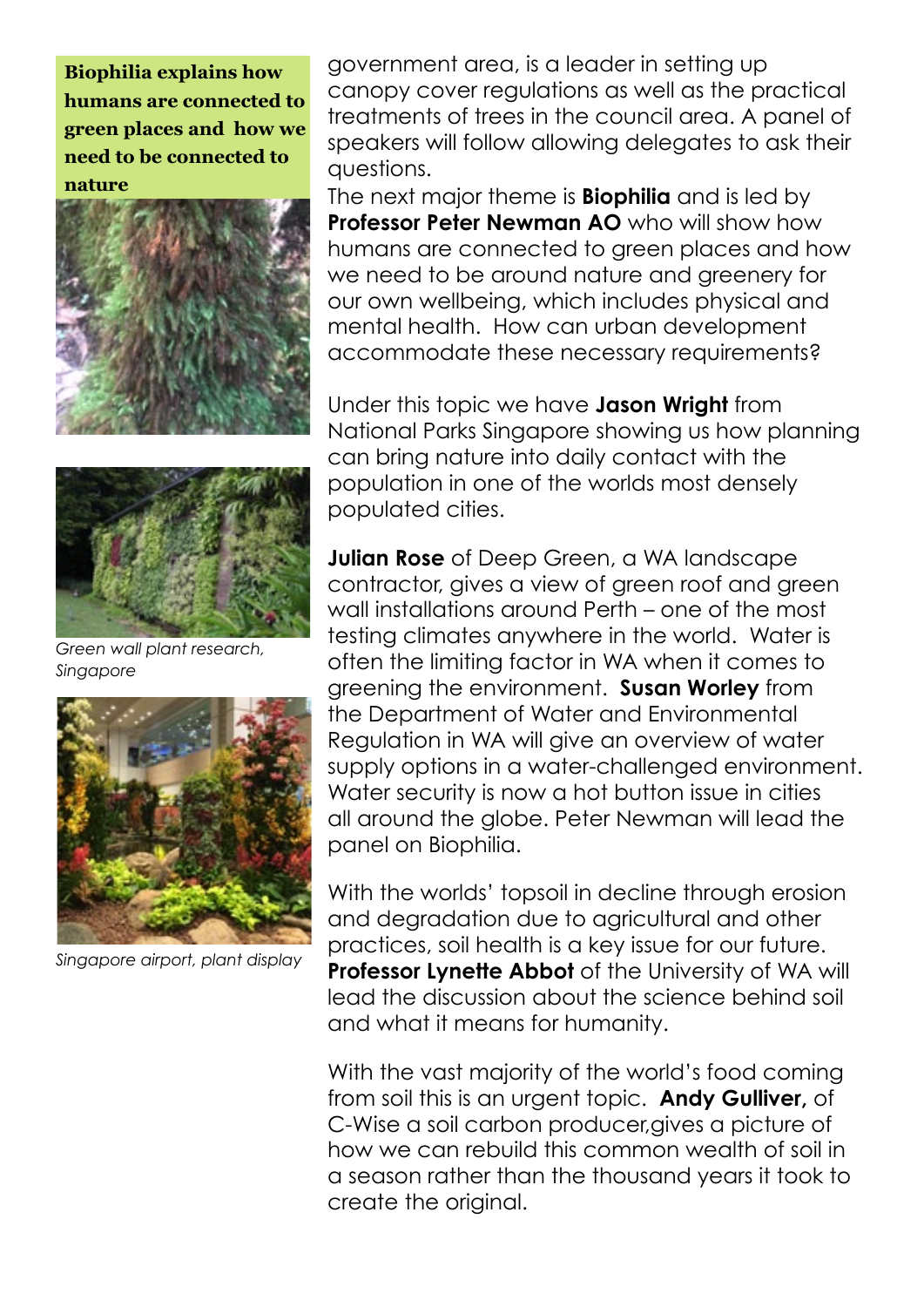#### **Tomato plants can be grown in air, hydrated with desalinated seawater**



*Photo by The Shift at Sundrop Farms,* 



*From Bindi Bindi Dreaming website*

As a dramatic contrast **Steve Marafiote** of Sundrop Farms in Port Augusta shows how tomato plants can be grown in air, hydrated with desalinated seawater. Truly - horticulture of the future. **Professor Lyn Abbott** will lead this panel session.

Food security is a many faceted question as we go forward into the third decade of the 21st century. There are many threats to our food systems and many opportunities for Australia to be a safe food source to some of the most highly populated countries on the planet. Graeme Sait will lead this discussion and show many examples from Australia and around the world of how change is progressing. The Perth NRM and Future Food is taking a vital role in leading the food industry into the new sustainable food era and **Graham McAlpine** will explain how this pivotal work is happening in WA as an example to the rest of the country.

One key resource that is getting the countries top chefs salivating is bush tucker. Bring together an innovative nurseryman and a Noongar food educator and see what can be achieved through bringing edible aboriginal food to mainstream Australian garden centres and supermarkets. They are also bringing this knowledge to Aboriginal children where there is a huge cultural payoff. **Mark Tucek and Marissa Verma** will explain their work. This address will be followed by a panel session too.

If this looks like a two-day conference you are right. By running a number of concurrent breakout sessions we have been able to shoehorn this information into one very full day. I hope you will join us.

**Professor Steven Hopper** is a botanist's botanist; he led Kings Park through two decades of its most successful scientific advancement before accepting the role as Director of Kew Gardens in the UK. His insights into revegetating native plants in some of the most challenging environments represent key knowledge in securing our future.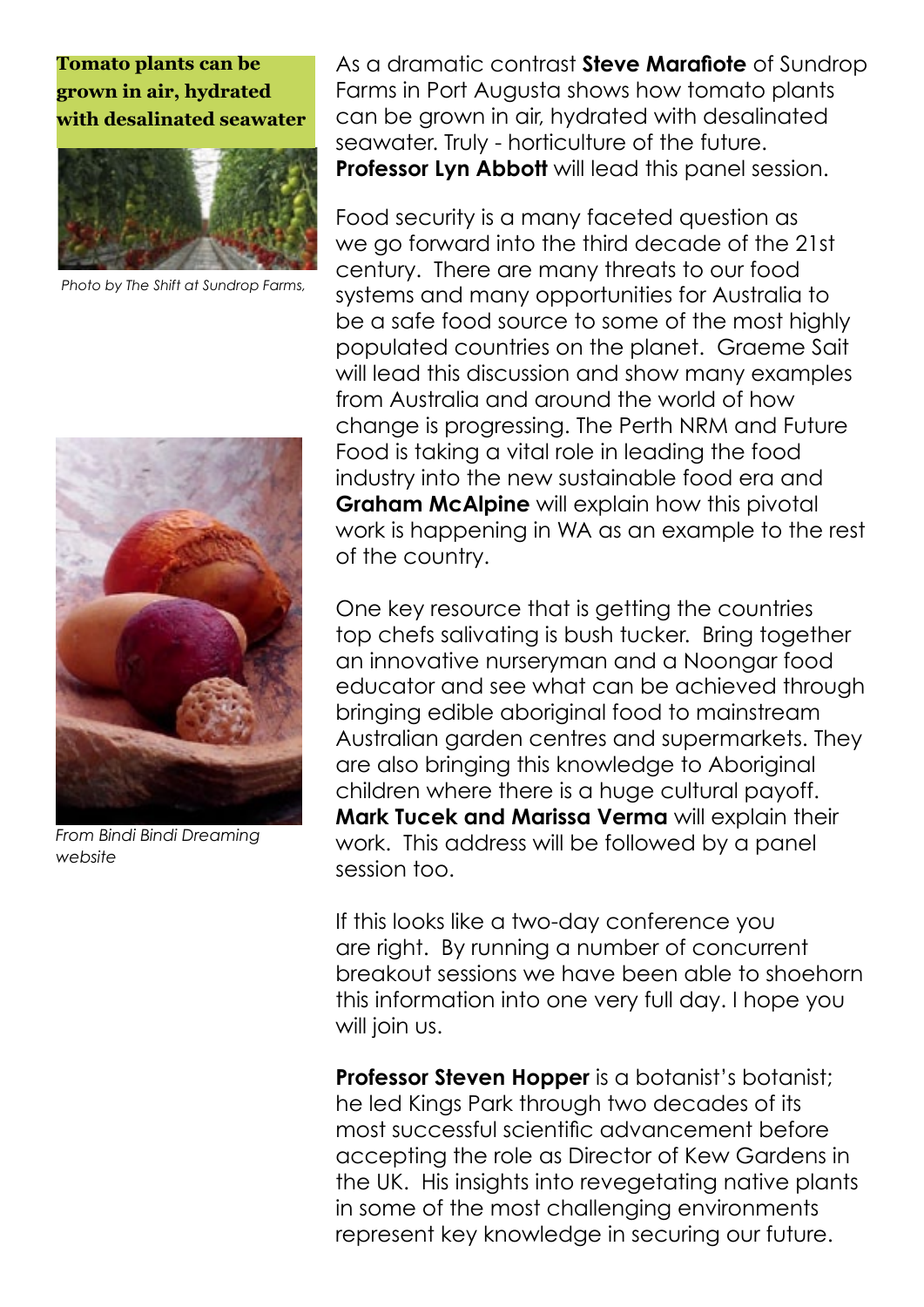

**Bush regeneration & engineered wetlands sessions**



*Chevron Natureplay Garden, Optus Perth Oval* 



*Floral clock, Kings Park, Perth*

**Dr Jane Chambers** formed Naturelink Perth to bring together people and organisations to create physical, environmental and organizational linkages to slow the current 6th great extinction event that is unfolding in front of our eyes. **Ben Croxford** runs a unique nursery, (Nuts About Natives), dedicated to saving and putting back into the environment recalcitrant and rare plants through specialised propagation techniques and deep plant knowledge.

Still under this topic **David Hancock** has a business called Natural Area Consulting Management Services and he's going to walk us through a fascinating project in Oman to remove hydrocarbon pollution from oil industry waste water through an engineered wetland. The project involved creating a nursery, teaching propagation skills, producing and planting 800,000 plants into a man made wetlands all within one year. This session will also finish with a panel session.

#### *Conference tours and Perth attractions*

The Sunday technical bus tour is open for bookings. We have limited seats so you will need to act soon to get on the bus.

What's on the program?

- Visit an award winning riverside landscape designed around the local Aboriginal six seasons alongside the new Optus Stadium Perth. - Next see the wildflowers in spectacular bloom at Kings Park and Botanic Garden. A highlight for plant lovers will be a conducted tour of the Kings Park Grevillea breeding program currently one decade into a 30-year program that will set the agenda for new introductions for the 21st century.

- Later we will be shown over the White Gum Valley Project, an internationally recognised urban development demonstrating community wide energy sharing, water harvesting and clever horticulture. Lastly we walk along streets of the CBD looking at Green walls and roofs growing in one of the driest climates in the world.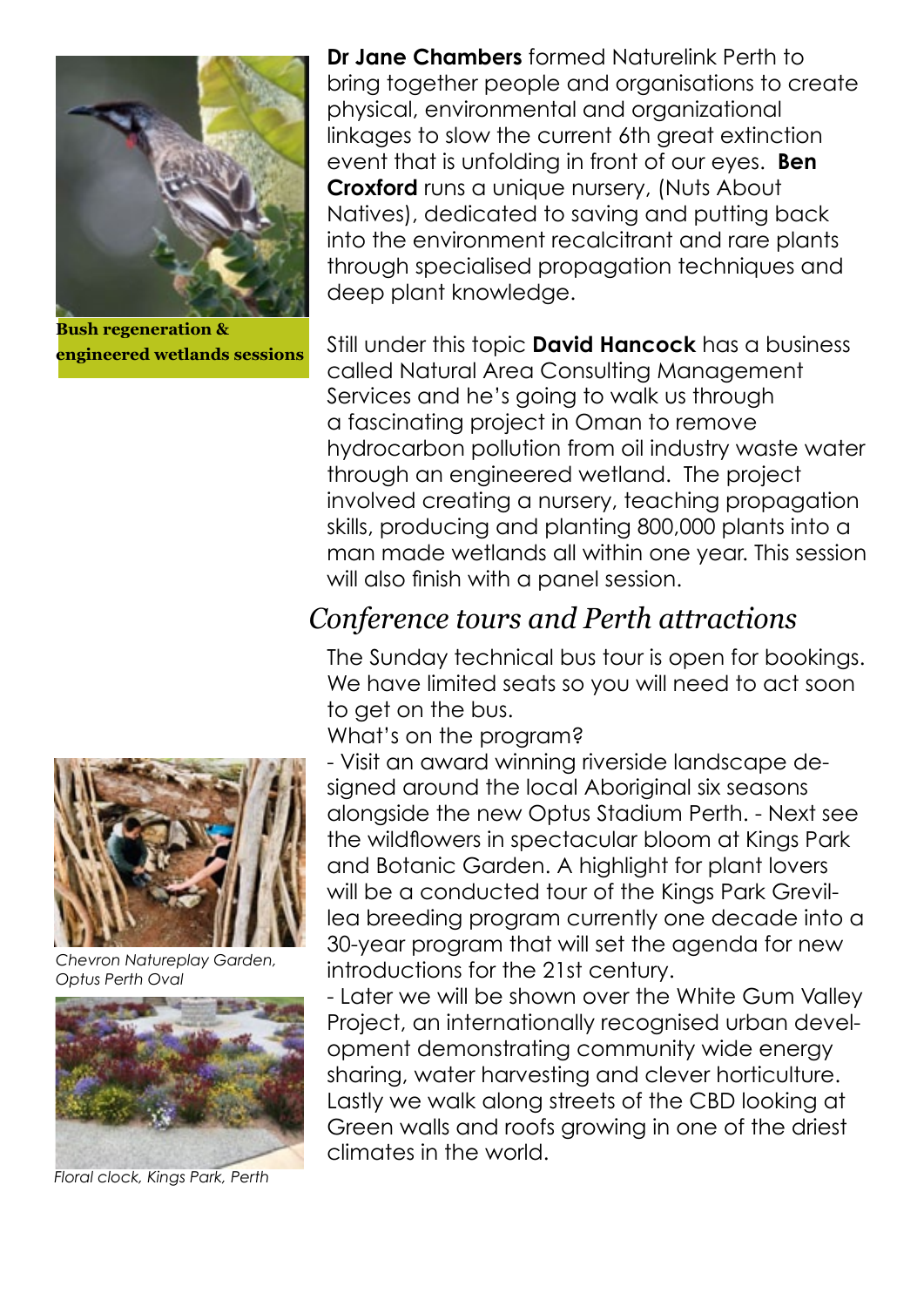

*Perth Optus Oval*

Tourism WA has local area websites to make it easy to make the most of your time in WA whatever your budget. Here are the websites you can access to guide your WA journey and connect to tour suggestions and operators in each of the regions.

One of the great attractions of WA in spring is that the famous wildflower season. There are many ways to enjoy this unforgettable spectacle. You can enjoy a half day wander around Kings Park overlooking the Perth CBD, a trip to the Coral Coast or to the wine-famous Margaret River region to see the colour and form of these remarkable plants where they grow naturally.

There are also many things to see and do around Perth such as a trip to take in the Tulip Festival at the cool climate Araluen Botanic Park. With the diversity in mind here are 5 websites to visit. Destination Perth https://www.experienceperth.com/page/tours Western Australia's South West https://www.australiassouthwest.com/page/thingsto-do Western Australia's North West https://www.australiasnorthwest.com/page/tours Western Australia's Golden Outback https://www.australiasgoldenoutback.com/business/tours Western Australia's Coral Coast https://www.australiascoralcoast.com/business/ tours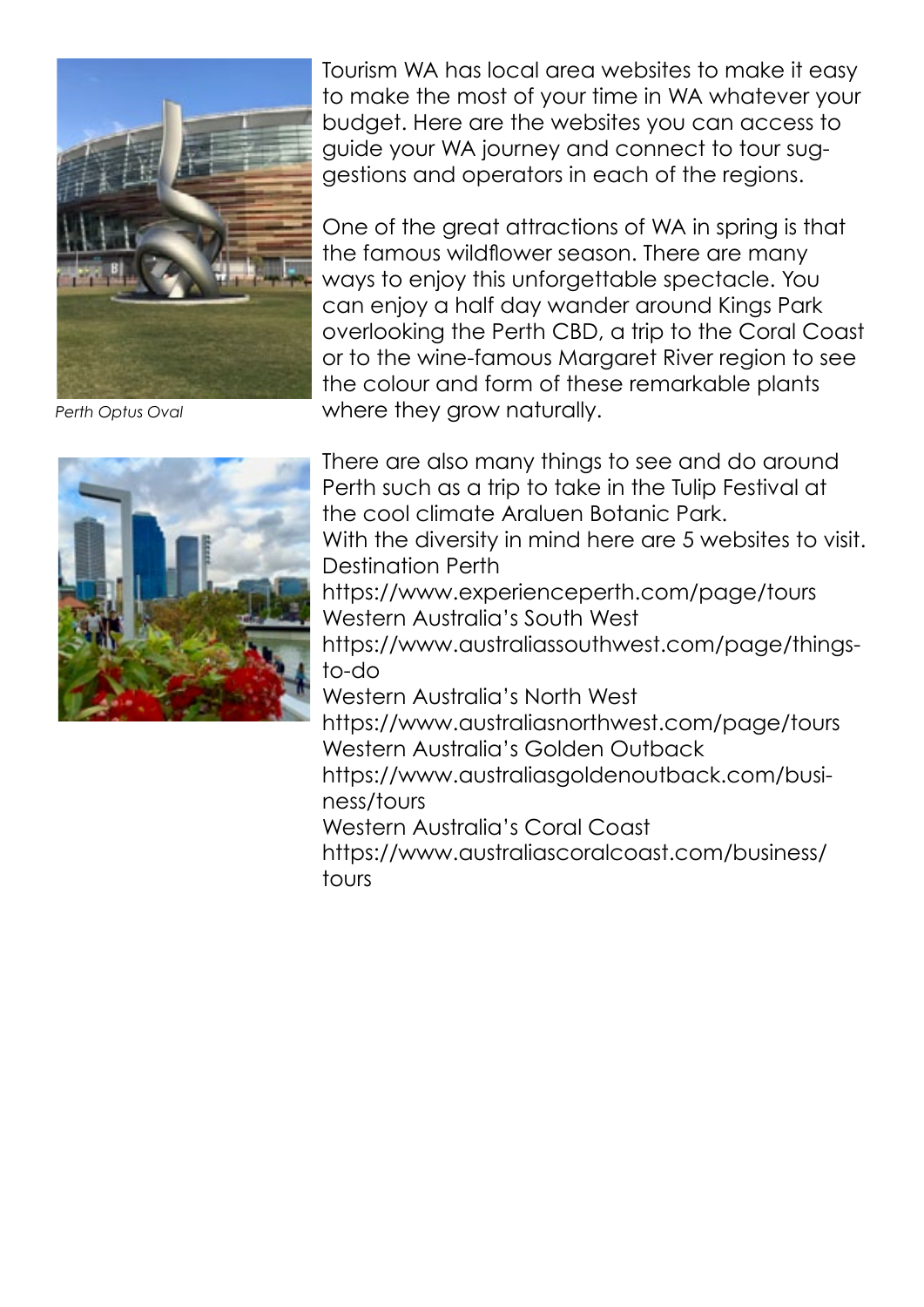

*Brachyscome in Kings Park, Perth*



*Grevillea Scarlet Moon Kings Park cultivar*

#### **Itinerary Technical bus tour AIH and THA Start time 9.00am depart Aloft Perth Hotel, 27 Rowe Avenue, The Springs, Rivervale, Perth WA 6103**

Depart 9.10am: Chevron Parklands Natureplay gardens at Optus Perth Oval 1 hour. Tour this award winning children's garden themed around The local Aboriginal Whadjuk 6 seasons.

10.20am: Arrive Kings Park Kings Park Split into two groups of 20 people to look over the Grevillea breeding program Digby Growns 30 minute tour. Then a short (30 minute) wildflower walk.

These two groups to swap over so all get to view the short wildflower walk and the Grevillea tour.

If there are more than 40 people then a longer wildflower walk is planned approximately 1 hour duration for the overflow group.

Lunch to eat in Kings Park 30 minutes. Please note this is not provided

Depart Kings Park at 12.30pm

12.45pm: Arrive at the new Perth Children's Hospital Nedlands 1 hour conducted tour of external and internal landscaping.

2.00pm: Arrive White Gum Valley Housing Development Project. 1 hour conducted tour of this internationally recognised multi-level housing development with monitored power and water sharing systems. Depart 3 pm

3.30pm: Arrive Perth Northbridge cappuccino strip for coffee

Conducted walk around the CBD to observe Green Walls. 4.45 pm Leave for Aloft Hotel

5.00pm: Arrive back at Aloft Hotel.

### OUT ON A LIMB

An informative newsletter for all those with an interest in horticulture

Our very popular newsletter is now available on-line!

To read our Winter Edition of Out On A Limb please click here

We trust you will enjoy reading it.

Kind regards,

Fitzpatrick & Co Insurance Brokers

**Fitzpatrick newsletter: http://www.fitzpatrick.com.au/resource/Out%20 On%20A%20Limb%202019.pdf Limb%202019.pdf**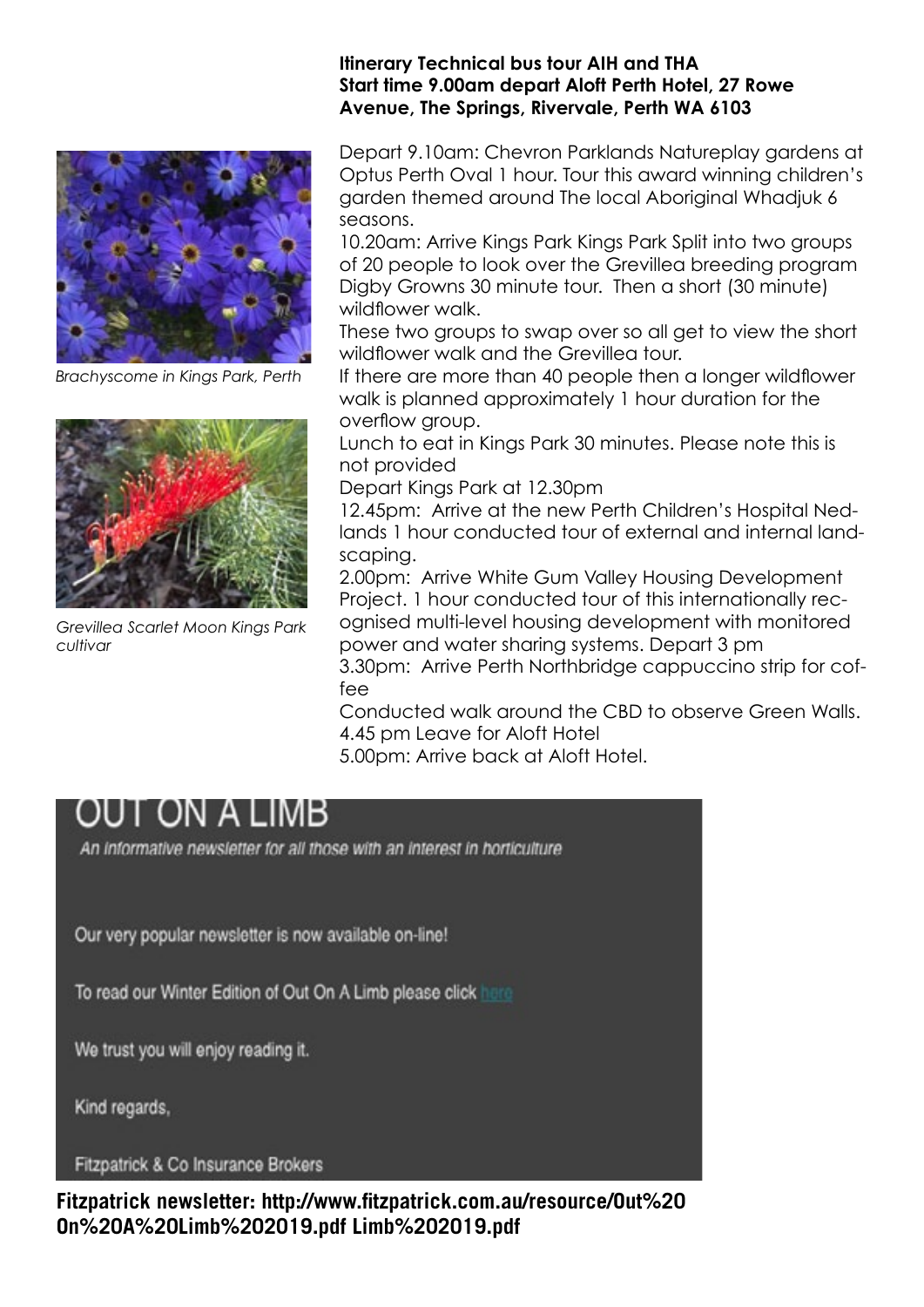| <b>Wayne van Balen, MAIH</b><br>compiles the monthly<br>events calendar                                                   | <i>Upcoming events</i><br>Please Note: New Workshops for ACT and Southern Highlands<br>are to be announced in the near future. We are also working on<br>reinvigorating activities in South Australia. Western Australia are<br>focused on the wonderful conference programme coming up<br>in September, then workshops going forward will be planned.<br>Regional Convener Patrick Regnault has been convening work-<br>shops in the NSW Northern Rivers and QId Gold Coast with the<br>assistance of John Mason. We are passionate to create a great<br>programme for Brisbane/Sunshine Coast over the next 12 months<br>and believe that a new group on the Mid North Coast (Taree/<br>Port Macquarie) will be viable. |
|---------------------------------------------------------------------------------------------------------------------------|---------------------------------------------------------------------------------------------------------------------------------------------------------------------------------------------------------------------------------------------------------------------------------------------------------------------------------------------------------------------------------------------------------------------------------------------------------------------------------------------------------------------------------------------------------------------------------------------------------------------------------------------------------------------------------------------------------------------------|
| <b>Simon Leake MAIH</b><br>is presenting in<br><b>September in Adelaide -</b><br>good work Simon                          | Bookings: https://treenet.org/<br>Booklet: https://treenet.org/wp-content/<br>uploads/2019/07/20th-TREENET-Symposium_Program-<br>Booklet.pdf                                                                                                                                                                                                                                                                                                                                                                                                                                                                                                                                                                              |
| Georgina Reid, presents<br>three conversations<br>with artists, Tamara<br>Dean, Bill Henson and<br><b>Janet Laurence.</b> | Tamara Dean: Sunday 8 September 2019, 10.30 am to 12<br>noon<br>Bill Henson: Sunday 20 October 2019, 10.30 am to 12 noon<br>Janet Laurence: Sunday 10 November 2019, 10.30 am to<br>12 noon<br>Tickets: $$35 +$ booking fee                                                                                                                                                                                                                                                                                                                                                                                                                                                                                               |



#### *Botanica's Plant of the Month*

Another superb release from Paradise Plants Common Name: Festuca Beyond Blue Height: 15cm Spread: 14-30cm of light green foliage. Description: Ideal as a low border or amongst other plants. It doesn't die back in Summer, is drought tolerant and "even grows well in Queensland". Available from Sprint Horticulture.

#### **The AILA declaration is in line with the AIH Conference themes**

Ausralian Institute of Landscape Architects Stakeholder Release 26 August 2019

Landscape Architects Declare Climate and Biodiversity Loss Emergency. The Australian Institute of Landscape Architects (AILA) has declared a Climate and Biodiversity Loss Emergency. The declaration comes in response to the United Nation's Intergovernmental Panel on Climate Change report which stated humanity has just 12 years to restrict global warming to 1.5 degrees Celsius above pre-industrial levels.





**We are looking for members/affiliated groups to contribute to the AIH Newsletter and Journal. All contributions are welcome. Please send to the AIH Editor/Communications Manager, tempemac@gmail.com. Thank you.**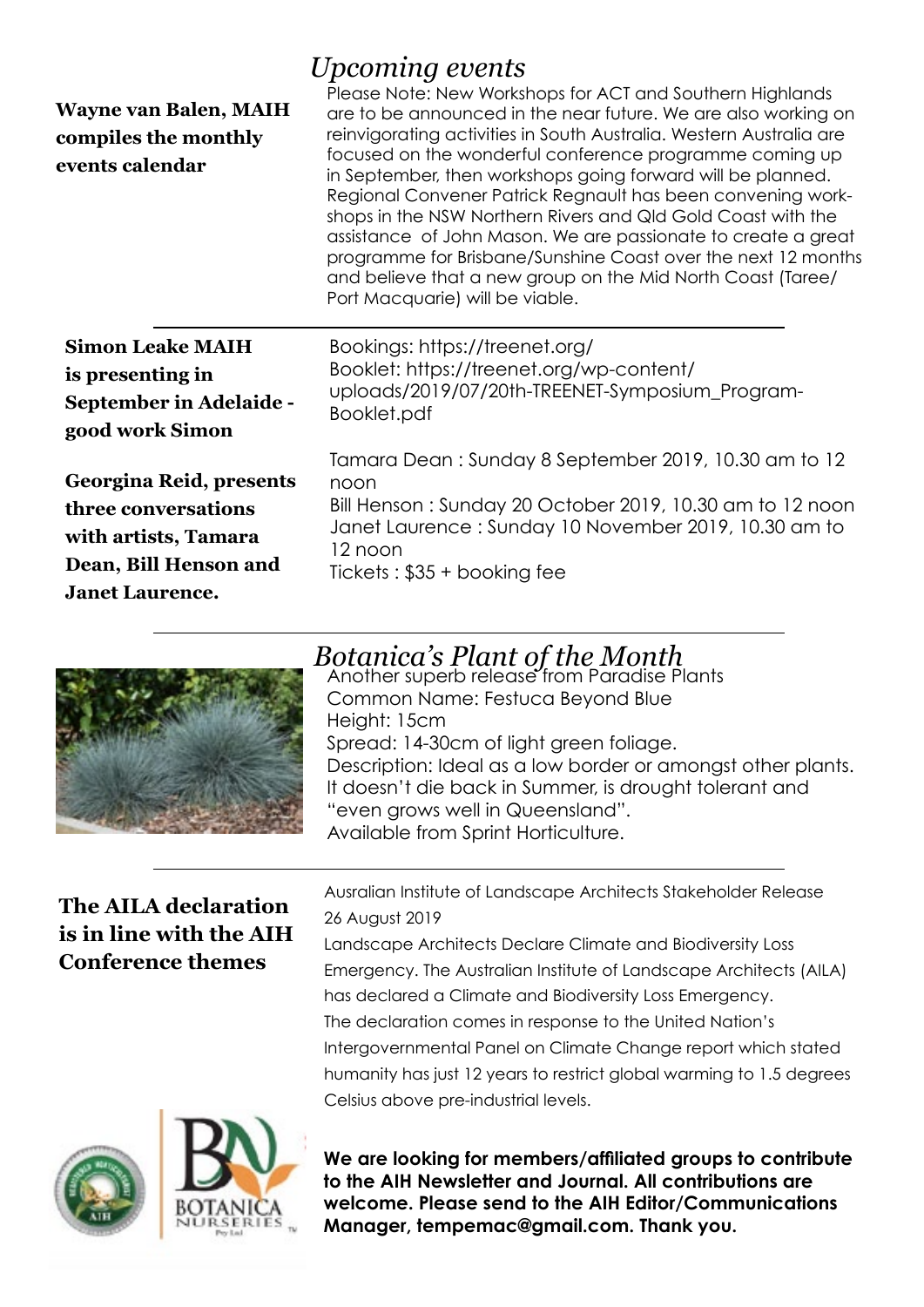## **How can we he a climate in crisis** AL & HUMANITY CONFERENCE



Horticulture & Humanity Conference Responding to the biggest issues we face Conference Day – Saturday 21st September

Encouraging fundamental changes to the way horticulturists contribute to addressing societal and environmental issues

#### **Guest Speakers**

**Rita Saffioti**, Western Australia's Minister for Transport & Planning A blueprint for green urban renewal

**Graeme Sait.** CEO and co-founder of Nutri-Tech Solutions (NTS) We are now in the Anthropocene, the consequences and horticultural solutions

Peter Newman, AO, Professor of Sustainability, Curtin University How to get a daily dose Biophilia into suburban Australia



Australian Institute of Horticulture Annual Awards Dinner Saturday Evening 21st September – 6.30pm

#### Hosted by Logie Award Winner Costa Georgiadis

Dinner Cost \$125 per head (incl GST) · Includes 3 course fare with drinks Please advise of any dietary requirements · Dress Semi Formal Concessions for table bookings of eight

#### Wildflower & Project Bus Tour

Sunday 22nd September · Cost \$40 (incl GST) · Limited Spaces

Bookings for all events at www.aih.org.au



**Growing stronger together** The AIH Conference in conjunction with Australian Therapeutic Landscapes Conference & Specialist Workshop

Better Together Workshops Day · Thursday 19th September ATLC Conference Day · Friday 20th September



of the 21st Century



RITA SAFFIOTI









www.tha.org.au conference@tha.org.au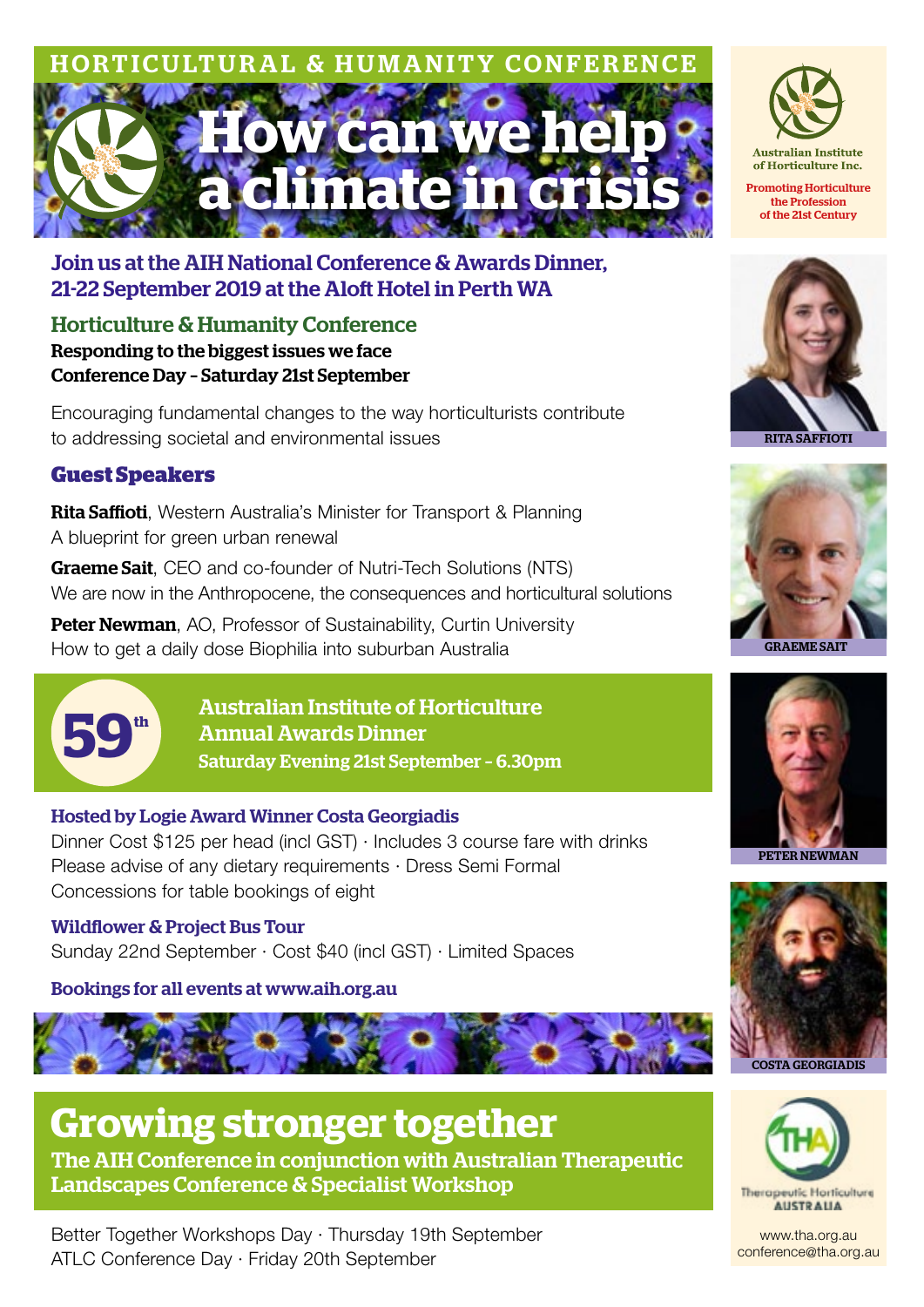Date updated 5/09/2019

|                                |                                 |                                                 | AIH CONTINUING PROFESSIONAL DEVELOPMENT WORKSHOP CALENDAR 2019 - updated as at 4 September 2019                               |                                                                    |                                                                                                                                                                       |                                  |                                     |
|--------------------------------|---------------------------------|-------------------------------------------------|-------------------------------------------------------------------------------------------------------------------------------|--------------------------------------------------------------------|-----------------------------------------------------------------------------------------------------------------------------------------------------------------------|----------------------------------|-------------------------------------|
| <b>MAY EVENT</b>               | 医白色素                            | DATE/TIME                                       | <b>MORKSHOP/EVENT</b>                                                                                                         | VENUE                                                              | SPEAKE RS/Costs                                                                                                                                                       | <b>CPD POINTS</b>                | SPONSORS                            |
| Machine                        | NSW Coffs<br>Harbour            | Softweise, 30st August.<br>2019:10am            | Group Neeting and Bot Gardens<br>selected walk.                                                                               | Coffis Harbour Botanic<br>Mare at Entrance,<br><b>Sarbara</b>      | Contact: Kris Pierce;                                                                                                                                                 | m.                               |                                     |
| Worksheep                      | NSAF Sydney                     | Saturday 7th September,<br>Sam 12noph           | Grass Trock, Cycads, Bootle trock ctd<br>Walk and Talk/ Mini Workshop on                                                      | Draco Concepts, 1115<br>West Portland Road,<br>Lower Portland      | Long Gapbotti; \$32                                                                                                                                                   | H                                |                                     |
| Event                          | QLD Brisbane                    | Sun Ish September, Bam-<br>昌海                   | www.greenheartfair.com.au/<br>Greenheart Pair                                                                                 | <b>Reserve Territoire City</b><br>Carlogale Recognizion<br>T.<br>E |                                                                                                                                                                       |                                  |                                     |
| Deept                          | <b>QLD Drisbare</b>             | Findlay 13th September,<br>10:30 am-2pm approx. | Botanic Gardens : A History from<br>Garden History Society - Queensland<br>Early Consist Settlement Australian<br>Branch<br>à | Store, 215 William<br>The Commissariat<br>Street, Brisbane         | https://www.trybooking.com/B<br>Coat: \$20 including light lunch<br>EGDP                                                                                              | mв                               |                                     |
| Meshing and<br>ã               | NSW Northern<br><b>Painters</b> | Saturday, 14th September,<br>2019 930 100       | Talk on School Play Space and Sensory<br>Garden and Developing Draft Concept<br>e<br>Rom                                      | participants closer to<br>Address provided to<br><b>District</b>   | PatrickRegious/RPhotosail.com<br>Charge: Book to obtain address.<br><b>所作100 p.R. (後者後の)</b>                                                                          | ă                                |                                     |
| Event                          | South Australia                 | Set 21st September 2019,<br><b>Ban-Jon</b>      | saspringgardenfestival.com.au/<br>H,<br>SA Spring Garden Festival                                                             | Mt Plenoent, South<br><b>Australa</b>                              | Speakers include Saphie Thompson<br>Notival Project Officer, Terror<br>from ABC Gardening Australia<br>Enquiries to SA Spring Garden<br>Repriment DELN 201 121        |                                  |                                     |
| <b>Gardian tuur</b>            | <b>NSW Hunter</b>               | 20-21st September 2019<br>10am to 4pm           | Garden Ramble (#or those not at the<br>National Conterence                                                                    | Anamburg House (180)                                               | ã                                                                                                                                                                     | H                                | <b>Botanca/Fit</b><br>印刷印           |
| Event                          | 电电平                             | 19-20 September 2019                            | Conference: Therapeutic Horticulture<br>Australia Inc. (16A)                                                                  | 長足                                                                 |                                                                                                                                                                       |                                  |                                     |
| Configuration<br><b>Event?</b> | 计定中                             | 21-22 September 2019                            | AH Conference and Awards Mant-<br>Workshops and Tour                                                                          | 电反应                                                                | Programme to be circulated.<br>Speakers: Numerous.                                                                                                                    | Direction<br>f<br>dati<br>Tour15 | Botanica &<br>others                |
| Vironkshop                     | VIC Melbourne                   | Findlay 4th October 2019;<br>Next 4pm           | Taxonomy : Myrtacae                                                                                                           | Gendero Henbertum,<br>Melbourne Botanic                            | site, Sudonts 544 Contact: Greg<br>Members \$88; Non members:<br>the total distance in security collaboration in the<br>Aftermaan ka provided<br>■ 地域の (地域の)<br>日本大阪の | m                                | Nursenes<br>Pitzpatrick<br>Distante |
|                                |                                 |                                                 |                                                                                                                               |                                                                    |                                                                                                                                                                       |                                  |                                     |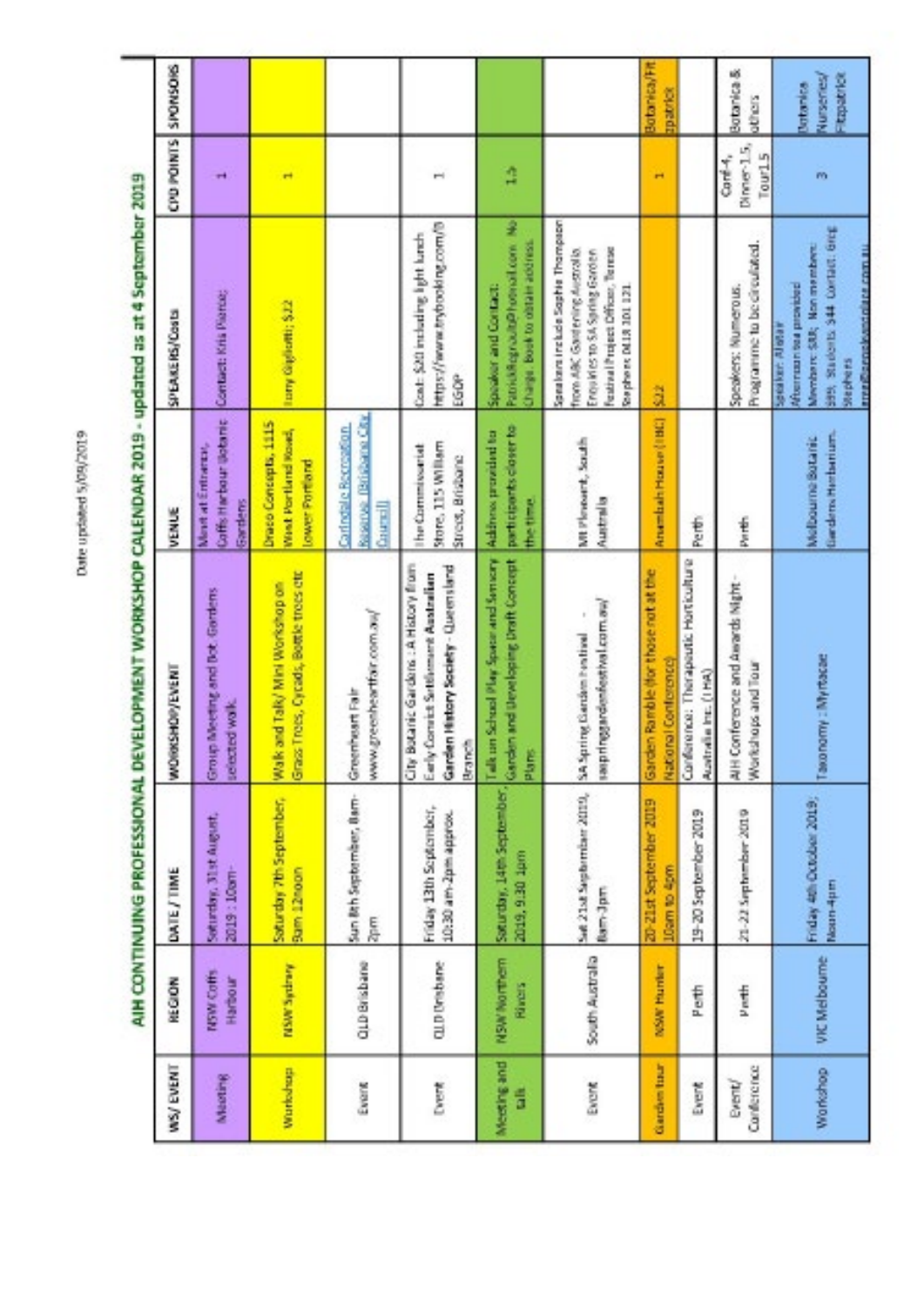Date updated 5/09/2019

| Lager                      | QLD Unistant                | 5 and 6 October 2019                                                                                                    | Bristane Garden & Plant Expo 2019<br>https://planerxpa.com.au/                                                                                                            | Showarand, 550<br>timodefield Hand,<br>Drookfield Old<br>医皮肤皮肤瘤                                                                   |                                                                                                                                                                                     |   |                                                         |
|----------------------------|-----------------------------|-------------------------------------------------------------------------------------------------------------------------|---------------------------------------------------------------------------------------------------------------------------------------------------------------------------|-----------------------------------------------------------------------------------------------------------------------------------|-------------------------------------------------------------------------------------------------------------------------------------------------------------------------------------|---|---------------------------------------------------------|
| Morkshop                   | <b>ACT Contents</b>         | Saturday 5th October,<br>2019 Sam-4pm                                                                                   | Japanese Garden Design and Pruning<br>workshop.                                                                                                                           | pelemen@harme.mds.pr<br>Inexor Fuller's garden<br>Questibleyan Contact<br>at 21 Downey Street,<br>Lacio e tearburton<br>ed com au | https://innporialgani.org/passage/en<br>expert in this specialist area. Cost<br>Speaker: Net: Lands, renawing<br>\$250 per head, limited to 15<br>orket opportunity<br>participants | ٠ | Nursenes<br><b>Reparties</b><br><b>Antarcion</b>        |
| <b>NARROW</b>              | NSN' HUMET                  | 10 October 2019; Tom                                                                                                    | <b>EDIY Reading</b><br>ŝ                                                                                                                                                  | <b>Dub Maitlang Ob</b>                                                                                                            |                                                                                                                                                                                     |   |                                                         |
| Conference                 | VIC Melbourne               | 11-12 October, 2019                                                                                                     | POINTING There is a city as first proof that PTSA<br>International Festival of Landscape<br>The Square and I have easy 2019<br>Architecture (ALIA)<br>ТР/Создателственное | MITTING THAT ARE AND<br><b>Exploration Services</b><br>Swanston St &<br>Deakin Lides<br><b>Finders</b>                            | AILA festival@aila.org.au or call<br>For all event quertes, contact<br>024489970                                                                                                    |   |                                                         |
| Worksheep<br>$\frac{1}{4}$ | NSW Sydney                  | Wednesday 16 October<br>2018: Spendar                                                                                   | Greenwall Workshap                                                                                                                                                        | then across the road to<br>Dhe Gentral Park and<br>UTS Resources                                                                  | <b>Jock Gammon from Junglety:</b><br>SRR, Students S44, NUMBERS<br>Mambers 588; Non monben<br>高度四日                                                                                  | m | <b>Nursenes</b><br>「地方のない<br><b>Sythemica</b>           |
| Walk and talk              | <b>NSW Humer</b>            | any original and for a<br>10am start                                                                                    | <b>Mistonic Tour of Garden and Restoned</b><br>Trees                                                                                                                      | <b>Tomago road, Tomago</b><br><b>The intropy offering</b>                                                                         | the group throught he grounds<br>Score Vol Farns NAMH WAT Mad<br><b>NET CONTROL EDITOR NATIONAL</b><br>dwelling was constructed in<br>and the restoration since<br>1840: Cost \$22  | Ħ | <b>Nursenes</b><br><b>Hopetrick</b><br><b>Sortanica</b> |
| Event                      | South Australia             | 19-20 Ortester 2019 traps<br>Bamban : Sunban<br><b>Apmy Open Gardens 10</b><br>et Town Hall: Saturday<br>Apm both days. | burradistrictsoperganders.weedily.co<br>www.burraspringgardenesso.com/<br>Burra District Open Gardens<br>Barra Spring Garden Expo.<br>日を<br>È                             | Town Hall Burra, South<br>participating gardens<br>Family Filet and Mt<br>in Burra, Hamon,<br>Australia plus<br>Bryan,            |                                                                                                                                                                                     |   |                                                         |
| Meeting                    | NSW Cuffs<br><b>Harbour</b> | Saturday, 26th October<br><b>ESS / STOR</b>                                                                             | Meeting and Nursery Walk                                                                                                                                                  | Coramba Farm, 420<br>East BankRoad,<br>Cursuries                                                                                  | Contact: Kits Pierce                                                                                                                                                                | ÷ |                                                         |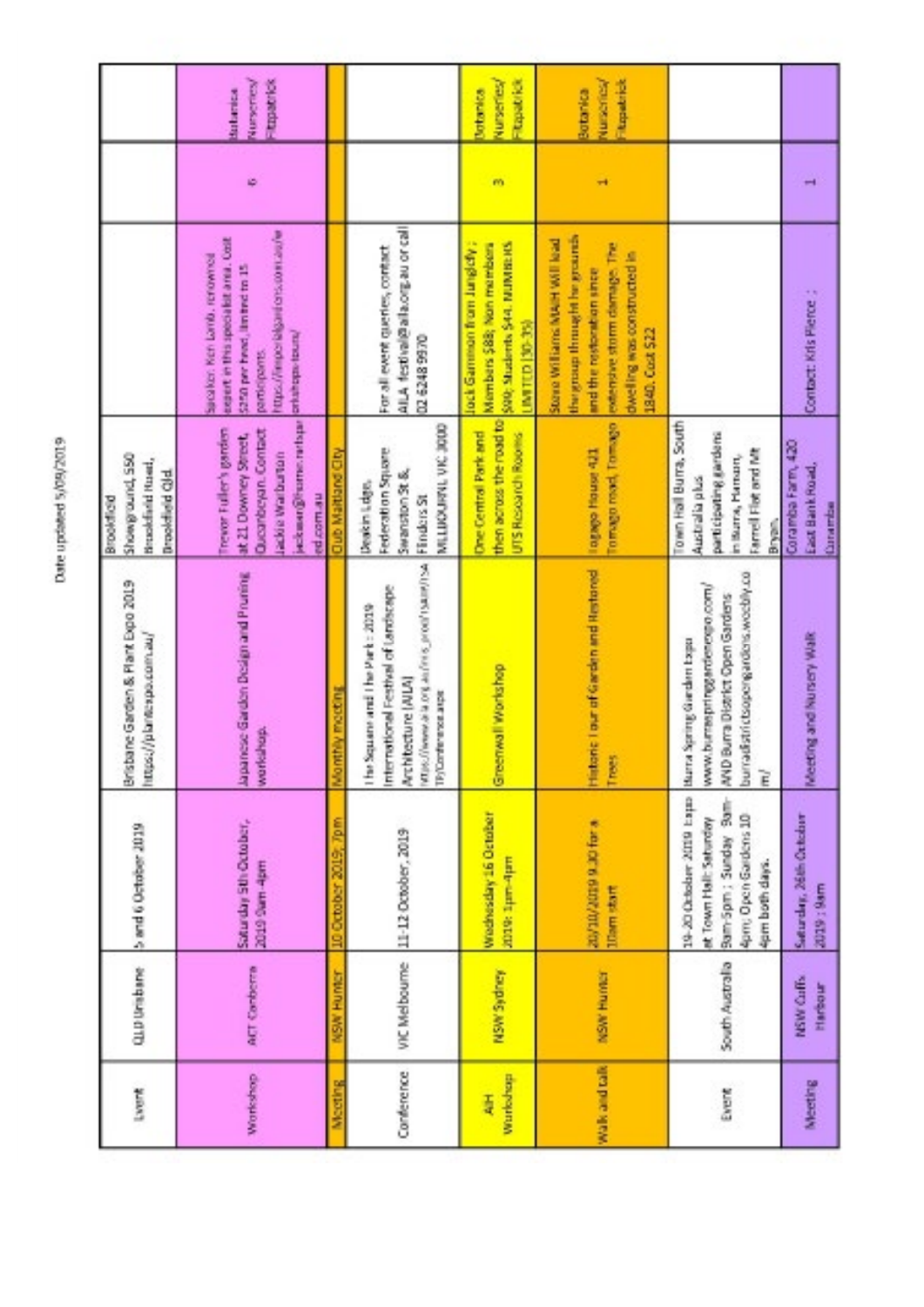| I<br>I<br>í<br>i<br>j<br>í<br>I<br>i<br>í |  |
|-------------------------------------------|--|
|                                           |  |
|                                           |  |
|                                           |  |
|                                           |  |
|                                           |  |
|                                           |  |
|                                           |  |
|                                           |  |
|                                           |  |
|                                           |  |
|                                           |  |
|                                           |  |
|                                           |  |
|                                           |  |
|                                           |  |
|                                           |  |
|                                           |  |
|                                           |  |

| <b>Numering</b><br>Hittpatrick<br><b>Submitted</b>                                                                                                                         | Nursenes/<br>Fitzpacrac<br><b>Batarica</b>                                                                                                                                              |                                                                                                | Nursenles/<br><b>Repartick</b><br>Uabanica                 |                                                       | Botanica/Fit<br><b>That also</b>                                                                                                          | Nursents/<br><b>Reported</b><br><b>Butter</b>                     | <b>Botanica</b> <sub>1</sub> Fill<br>10 Minutes | Nursenes<br>Flooding<br>Botanta                                       |                                                        |
|----------------------------------------------------------------------------------------------------------------------------------------------------------------------------|-----------------------------------------------------------------------------------------------------------------------------------------------------------------------------------------|------------------------------------------------------------------------------------------------|------------------------------------------------------------|-------------------------------------------------------|-------------------------------------------------------------------------------------------------------------------------------------------|-------------------------------------------------------------------|-------------------------------------------------|-----------------------------------------------------------------------|--------------------------------------------------------|
| usi                                                                                                                                                                        | co.                                                                                                                                                                                     | 首に (2011) に 高 村田<br>THREE PRINTS<br><b>Maximum</b><br>医阿尔<br>Î.                                | R)                                                         | н                                                     | m                                                                                                                                         | ÷                                                                 | et.                                             | н                                                                     | нŧ                                                     |
| Miemberg \$176 ind. GST ; Non<br>Students and Pensioners \$55<br>incl. 65T Root Chicken and<br>Spooker: Patrick Boynauk<br>Members \$187 ind. 681<br>Salad Lunch provided. | Nerida. Afternoon tea provided<br>Members: \$88; Non members:<br>S99: Students: S44 Contact:<br>success as alternation experience<br>Spondoms: Karon Smith and<br><b>Greek Staphens</b> |                                                                                                | John Ross ; Micedaes \$88; Non<br>mem. \$99; Students \$44 | No Charge                                             | No Changes                                                                                                                                | Free, Please bring a plate to<br><b>Reader</b>                    | Cover over most and draws                       | 522 Lunch provided                                                    |                                                        |
| Shine (Specific density trains)<br>Rosebank Lismone<br><b>The Second Second Second</b><br>(学生のある)                                                                          | É                                                                                                                                                                                       | Wandin, Victoria 3139<br>125 Quayle Road                                                       | Containdan Naturo<br><b>Reserve</b>                        | <b>Us more TBA</b>                                    | Laurence St. Permant<br><b>Ullian Frazer Garden</b><br><b>Circle Hotel And and</b><br>in die                                              | increase Fuller's garden.<br>at 21 Downey Street,<br>Ducarducyan  | Club Mattereteky                                | <b>Gold Coast Bolanic</b><br>Gardens                                  | Coffis Harbour Botanic<br>Most at Entrance.<br>Gardens |
| Wicking Bod Construction: Water<br>sellicium Vogeniais Cardera PLLS<br><b>Participation</b>                                                                                | Interior Plantscaping - Riest Matchels<br>and Design - Tricrease your palette of<br>suitable and interesting plants to use.                                                             | yac mosalieyplantbalc.com.au/<br>Valley Plant Fair and Garden<br>Partie<br><b>WWW</b><br>Ratri | <b>Nato Forest Plant Knowledge</b>                         | Lak on Assessing and in proving an<br>Existing Garden | presented and Calidarity Mayor Philip<br>drinks with Community Award to be<br>Christmas gathering and misal and<br>Ruddock in afterdance. | I new signal appearance families<br>Christmas Meet and Greet; see | mas mayding<br><b>Z</b>                         | Dospring and Maintaining Public<br>Gardens                            | Moeting                                                |
| 20th Ortober 2019<br><b>Edge: 7 # 800.48</b>                                                                                                                               | Friday, ath November<br>2019 - лишит-Фртл                                                                                                                                               | 17th & 18th November<br>2018 - 10am to Spm                                                     | Friday 22nd November,<br>2019: Sam 12 noon                 | Soltunday 28rd November<br>2019, 9:30-11:30am         | Saturday 30th November,<br>Ļ                                                                                                              | Sunday 8th December<br>2019, Sprobpm                              | Thursday 12 December,<br><b>Ram</b>             | Saturday 21st December,<br>930 11:30 followed by<br><b>None kinds</b> | <b>Manufacture Letters</b><br>10am                     |
| NSW Morthern<br>Rivers                                                                                                                                                     | <b>VIC Melbourne</b>                                                                                                                                                                    | Victoria                                                                                       | NSW Coffs<br>Harbour                                       | NSW Northern<br>Hoen                                  | NSW Sydney                                                                                                                                | ACT Carberra                                                      | <b>NSAY Hurtler</b>                             | NSW Northwen<br>Rhyan                                                 | NSW Coffin<br>Harbour                                  |
| <b>Warkshop</b><br>Į                                                                                                                                                       | Vianchep                                                                                                                                                                                | filment.                                                                                       | Vitations<br>Ę                                             | <b>Bundary and</b><br>š                               | <b>Steeling</b>                                                                                                                           | Meeting                                                           | Meeting                                         | Mandang and<br>š                                                      | <b>Meding</b>                                          |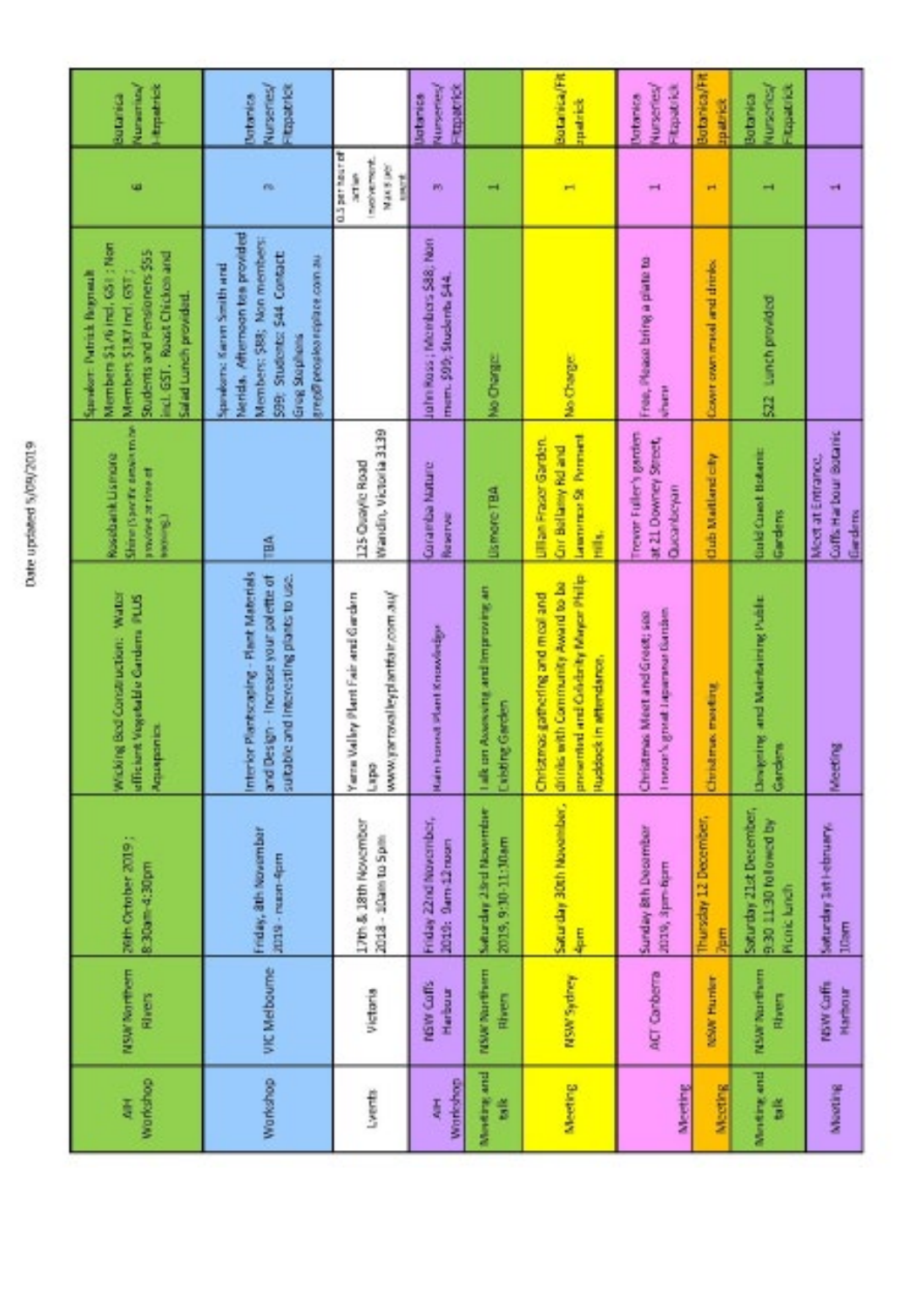| ı                      |
|------------------------|
| ۰<br>'n                |
| ł.<br>l                |
| I<br>I                 |
| I<br>ì                 |
| <b>STATE</b><br>í<br>l |
| ı                      |
|                        |
| ı                      |
| i<br>ı                 |

| 9.00am 12.30pm<br>NSAV Northern<br><b>Signals</b>                                                                | Saturday 1st February. | Mangrove vegetation including species [size]<br>The importance of Contail and<br>Annual School and Communication and Communication and Communication and Communication<br>selection | Tweed Heads Historic                                                                                           | Minnbers: \$68; Non members:<br>See Students S-4 Contact:<br>Patrick Regnault                                                                        | <b>PR</b>                                                                                     | Fitzpatrick<br>Numerical<br>西北部城市                             |
|------------------------------------------------------------------------------------------------------------------|------------------------|-------------------------------------------------------------------------------------------------------------------------------------------------------------------------------------|----------------------------------------------------------------------------------------------------------------|------------------------------------------------------------------------------------------------------------------------------------------------------|-----------------------------------------------------------------------------------------------|---------------------------------------------------------------|
| maintenance 2. Mosting<br>Sauday 8th February<br>2020, 9 till recon<br>NSW Sydney                                |                        | Likeses Varieties, Use and optimal                                                                                                                                                  | Great E Rose Nursary<br><b>Galaton Road Dural</b>                                                              | B                                                                                                                                                    | н                                                                                             | <b>Botanica/Fit</b><br><b>Spanish</b>                         |
| <b>Studied</b><br>thursday 5th March, 2020,<br>12 noon-4pm<br>VIC Melbourne                                      |                        | Treatment: Six posts or discoses to be<br>Pests and Diseases: Identification and                                                                                                    | advise Grog and Karen<br>post or disease to be<br>as to their preferred<br><b>TDA - Members to</b><br>charled. | Marribers: \$68; Non marribers:<br>SSR: Studente: S-N Contact:<br>the tasts executive and the state<br>Afternoon wa provided<br><b>Greg Stephens</b> | m                                                                                             | Fitzpatrick<br>Nursical<br>Botanica                           |
| Bernaficial insect options<br>Saturday 21st March 2020; Pest<br>Sum-12moon<br><b>MSW Com-</b><br><b>Harloour</b> |                        | and Disease Management:                                                                                                                                                             | <b>Bioworks, 26 Wards</b><br>Utungan NSW 2447<br><b>Read</b>                                                   | Matthew Parker Members 588<br>Non members \$99; Students<br>Å                                                                                        | øη                                                                                            | Numermed<br>立ちは日本<br><b>Salaries</b>                          |
| Ã<br>Friday 27th March 2020,<br>Ipm-4pm<br><b>ACT Carbonna</b>                                                   |                        | Australian War Memorial Walk and                                                                                                                                                    | <b>Michael Montgott</b>                                                                                        | Cost: 522                                                                                                                                            | a,                                                                                            |                                                               |
| MIFIES (Melbourne International<br>Flower and Garden Show<br><b>ISON CONTRACTOR</b><br>Victoria                  |                        | http://inel.bflowershow.com.au/                                                                                                                                                     | <b>Building Carton</b><br>Rayal Exhibition<br>Gardens                                                          | Contact: Greg Stephens for our<br>involvement. Normal show<br>anny at Gate                                                                           | <b>Q.5 per hear of</b><br>pacine mant.<br>Mark Boy<br><b>The Second</b>                       |                                                               |
| Australian Landscape Conference<br>m/2020-conference/<br>医假药 化乙基苯基苯胺 上升的<br>Victoria                             |                        | https://www.landscapesorference.co                                                                                                                                                  | Melbourne Convention<br>De tij pe                                                                              | Major commercial event. Refer<br>to Madaging                                                                                                         | 医温度 医单面的<br><b>B</b> Pay specific                                                             |                                                               |
| Cullectors Plant Fair Includes AH<br>Stand<br>4-5 April 2020<br>NSW Sydney                                       |                        |                                                                                                                                                                                     | Hawkesbury Rece Club,<br><b>Clarendon</b>                                                                      | washing and easist presenting<br>AIH Sporsor the retworking<br>movements are connected one clary 1                                                   | <b>QLS particular</b><br><b>BAY APPROVE</b><br><b>New Service</b><br>ii<br>V<br><b>Takers</b> | <b>Society</b> Fit<br>重量量                                     |
| plant recognition<br>Setunday 18th April<br>NSW Sydney                                                           |                        | Butanical brying for Australian Native                                                                                                                                              | <b>National Park to be</b><br><b><i><u>Announced</u></i></b>                                                   | Ď.                                                                                                                                                   | H                                                                                             | 年代の1000点<br><b>ID BEFRIE</b>                                  |
| and should planting<br><b>But</b><br>Thursday 14th May 2020<br>高田 日本<br>NSW Sydney                               |                        | Innovations and New Technology for                                                                                                                                                  | <b>2300 Shareha Road</b><br>Betanica Nurseries<br>Shortdake                                                    | \$187 ; Students and Pensioners:<br>Members: \$176 ; Noo members<br><b>SS (inclSST) Light Lunch</b><br>provided                                      | цþ.                                                                                           | <b>Botanica/Fit</b><br><b>Tailor</b>                          |
| for and redenier uses.<br>E<br>Thursday 7th May, 2020,<br>12noun-4pm<br><b>VIC Melbourne</b>                     |                        | Horticultural Soil Mixes and drainage.                                                                                                                                              | Melbourne Botanic<br><b>Gardens Resource</b><br>Venue                                                          | Members: SBR; Non members:<br>progressor program to the state<br>S99; Students; \$44 Contact:<br>Afternoon tow provided<br>Greg Stophers             | 画                                                                                             | Nursenes<br><b><i><u>Pittaneses</u></i></b><br><b>Situate</b> |